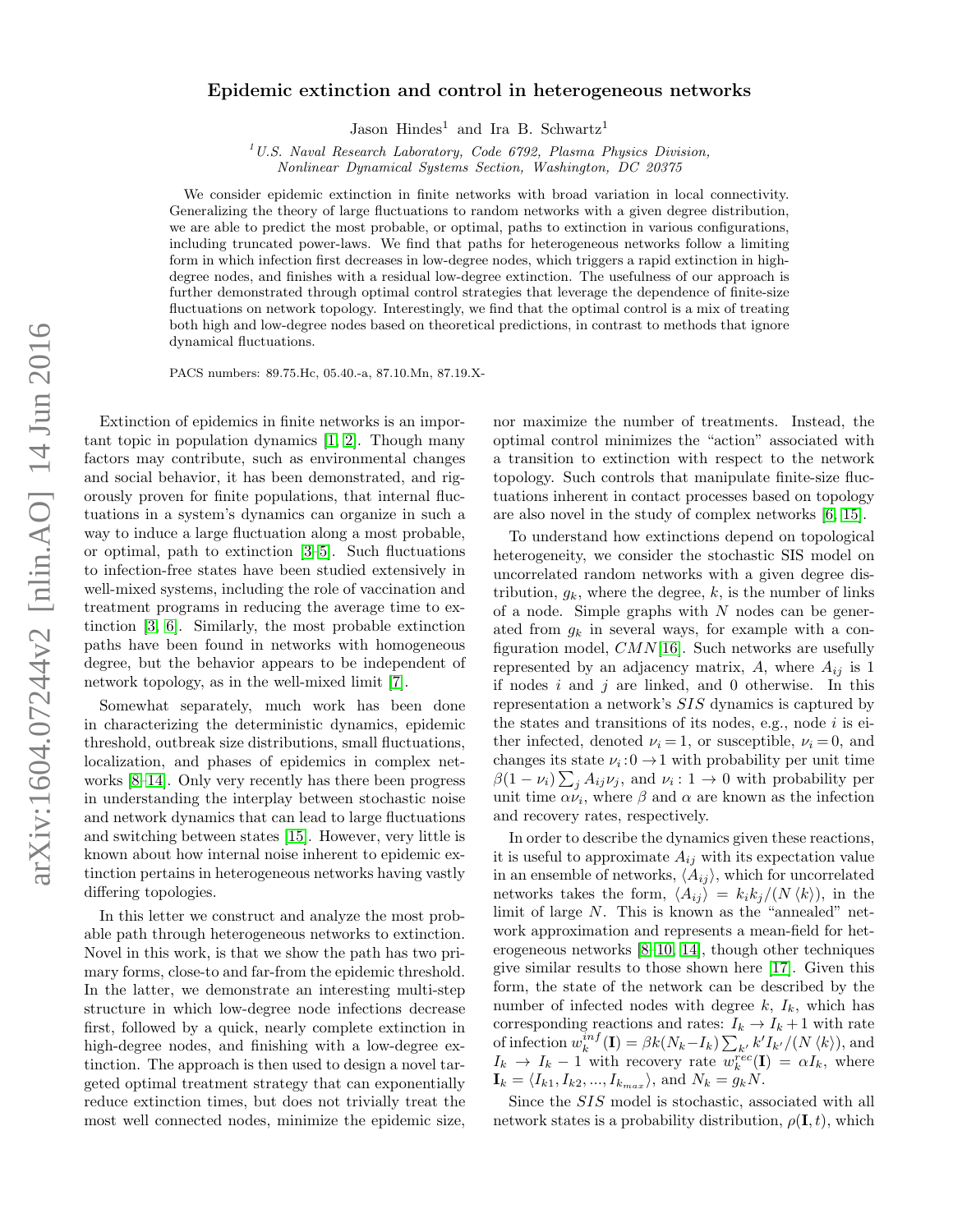$$
\frac{\partial \rho}{\partial t}(\mathbf{I},t) = \sum_{k} w_k^{inf} (\mathbf{I} - \mathbf{1}_k) \rho (\mathbf{I} - \mathbf{1}_k, t) - w_k^{inf} (\mathbf{I}) \rho (\mathbf{I},t) + w_k^{rec} (\mathbf{I} + \mathbf{1}_k) \rho (\mathbf{I} + \mathbf{1}_k, t) - w_k^{rec} (\mathbf{I}) \rho (\mathbf{I},t),
$$
\n(1)

where  $\mathbf{1}_k = \langle 0 \rangle_{k1}, 0 \rangle_{k2}, \dots, 1 \rangle_{k}, \dots, 0 \rangle_{k_{max}}$ . We are interested in the behavior of Eq.[\(1\)](#page-1-0) for large, but finite networks. As customary, we assume  $N$  is large and take the leading order in a  $1/N$  expansion [\[3,](#page-3-2) [18\]](#page-4-3). This is similar to the Wentzel-Kramers-Brillouin, WKB, ansatz of quantum mechanics, where  $1/N$  plays the role of Planck's constant in Shrödinger's equation. In accordance with  $WKB$ , by writing  $\rho(\mathbf{I},t) = e^{-NS(\mathbf{x},t)}$ , where  $\mathbf{x} = \mathbf{I}/N$ , and taking the leading order in  $1/N$ , or  $w_k(\mathbf{I} \pm \mathbf{1}_k) \approx$  $w_k($ I) and  $\rho($ I  $\pm 1_k, t) \approx e^{-NS(\mathbf{x})}e^{\mp \partial S/\partial x_k}$ , we find a Hamilton-Jacobi equation,  $\frac{\partial S}{\partial t} + H(\mathbf{x}, \frac{\partial S}{\partial \mathbf{x}}) = 0$ , where S and H are called the action and Hamiltonian, respectively. As in classical mechanics, the Hamiltonian is a function of the coordinate, **x**, and its conjugate momentum,  $\mathbf{p} = \partial S / \partial \mathbf{x}$ :

$$
H(\mathbf{x}, \mathbf{p}) = \sum_{k} \left[ \beta k (g_k - x_k) (e^{p_k} - 1) \sum_{k'} \frac{k' x_{k'}}{\langle k \rangle} + \alpha x_k (e^{-p_k} - 1) \right].
$$
\n(2)

In this context, momenta behave as fluctuations on  $x$ describing both size and direction.

It is convenient to analyze Eq.[\(2\)](#page-1-1) by solving the canonical equations of motion:  $\dot{x}_k = \partial H/\partial p_k$ ,  $\dot{p}_k = -\partial H/\partial x_k$ , in terms of the fraction of each degree class infected,  $y_k = x_k/g_k$ , the ratio  $\beta/\alpha = \tilde{\beta}$ , and the re-scaled time,  $\tau = \alpha t$ :

$$
\dot{y}_k = \tilde{\beta}k(1 - y_k)e^{p_k} \sum_{k'} \frac{k' g_{k'}}{\langle k \rangle} y_{k'} - y_k e^{-p_k},\tag{3}
$$

$$
\dot{p}_k = \tilde{\beta}k \sum_{k'} \frac{k' g_{k'}}{\langle k \rangle} \left[ y_{k'} \left( e^{p_k} - 1 \right) - (1 - y_{k'}) \left( e^{p_{k'}} - 1 \right) \right] - e^{-p_k} + 1.
$$

Of interest are particular solutions of Eq.[\(3\)](#page-1-2) which correspond to network trajectories that remain near an endemic state for some time, and then decay into an extinct state, with no more infectious nodes. When the two states are well separated, the distribution  $\rho(\mathbf{I}, t)$  is quasi-stationary, or in the  $WKB$  ansatz,  $\frac{\partial S}{\partial t} = H = 0$ :

$$
S = \int \left[\mathbf{p} \cdot \dot{\mathbf{x}} - H\right] dt = \sum_{k} g_k \int p_k dy_k. \tag{4}
$$

This suggests that we look for solutions of Eq.[\(3\)](#page-1-2) in the form of heteroclinic paths connecting two saddlepoint equilibria: from an endemic fixed-point,  $y_k^* = 1/(1 +$  $1/(Y\tilde{\beta}k)$ ,  $p_k = 0$ , to extinction with non-zero momentum,  $y_k = 0$ ,  $p_k^* = -\ln(1 + \tilde{\beta}k(1 - P))$  [\[3,](#page-3-2) [5,](#page-3-3) [19\]](#page-4-4). The

<span id="page-1-0"></span>functions Y and P depend on  $\hat{\beta}$ , with  $(Y, P) \rightarrow (0, 1)$ as  $\tilde{\beta} \langle k^2 \rangle / \langle k \rangle \equiv R_0 \to 1$ , and  $(Y, P) \to (1, 0)$  as  $\tilde{\beta} \to \infty$ . Importantly, because such paths extremize their action, they extremize their probability, and therefore correspond to most probable paths through a network to ex-tinction [\[18,](#page-4-3) [20\]](#page-4-5). Fig.[\(1\)](#page-1-3) shows comparisons between projections of pre-history trajectories to extinction from stochastic simulations and optimal paths of Eq.[\(3\)](#page-1-2) for several network configurations computed with the iterative action minimizing method (IAMM) [\[21\]](#page-4-6).



<span id="page-1-3"></span><span id="page-1-1"></span>FIG. 1: Density (unnormalized) of 1000 simulations projected into the fraction of infected high (H) and low-degree (L) nodes. Predicted paths are shown in blue from the endemic state(\*) to extinction(◦). (a) a network with  $A_{ij} =$  $k_i k_j/(N \langle k \rangle), N = 300$ , and  $\tilde{\beta} = 0.096$ , and with two degree classes,  $k_i \in \{5, 50\}$ ;  $k = 50$ -nodes occupying 10% of the network. (b) a corresponding CMN. (c) a CMN with  $N = 350$ ,  $\tilde{\beta} = 0.092$ , and  $g_k = e^{-16} 16^k / k!$  where high-degree nodes have  $16 \leq k \leq 18,$  and low-degree have  $13 \leq \stackrel{\smile}{k} \leq 15.$  (d) a  $CMN$ with  $N = 600$ ,  $\tilde{\beta} = 0.038$ , and  $g_k = k^{-2.5} / \sum_{k'=10}^{300} k'^{-2.5}$  where high-degree nodes have  $70 \leq k \leq 235$ , and low-degree have  $10 < k < 12$ .

<span id="page-1-2"></span>In general, the average time to reach extinction,  $\langle T \rangle$ , will depend on  $\beta$  and network properties in complicated ways  $[22, 23]$  $[22, 23]$ . However, for sufficiently large N, the transition is an exponential process with a rate proportional to the probability, and therefore  $\langle T \rangle \sim e^{NS}$ . The network action, Eq.[\(4\)](#page-1-4), is thus central to understanding the dependencies of extinction times on network topology.

<span id="page-1-4"></span>Qualitatively, we find two important parameter regions to consider. First, close to the epidemic threshold when  $R_0 - 1 \gtrsim 0$  (which we call "weak"), the paths to extinction are approximately linear from  $(y_k^*, 0)$  to  $(0, p_k^*)$ . The explicit form can be seen by expanding the equilibria in powers of  $R_0 - 1$ , which gives to first order,  $y_k^* \approx k \langle k^2 \rangle (R_0 - 1) / \langle k^3 \rangle = -p_k^*$ , implying that the endemic state and momentum at extinction are simply proportional to degree when the infection is weak. This is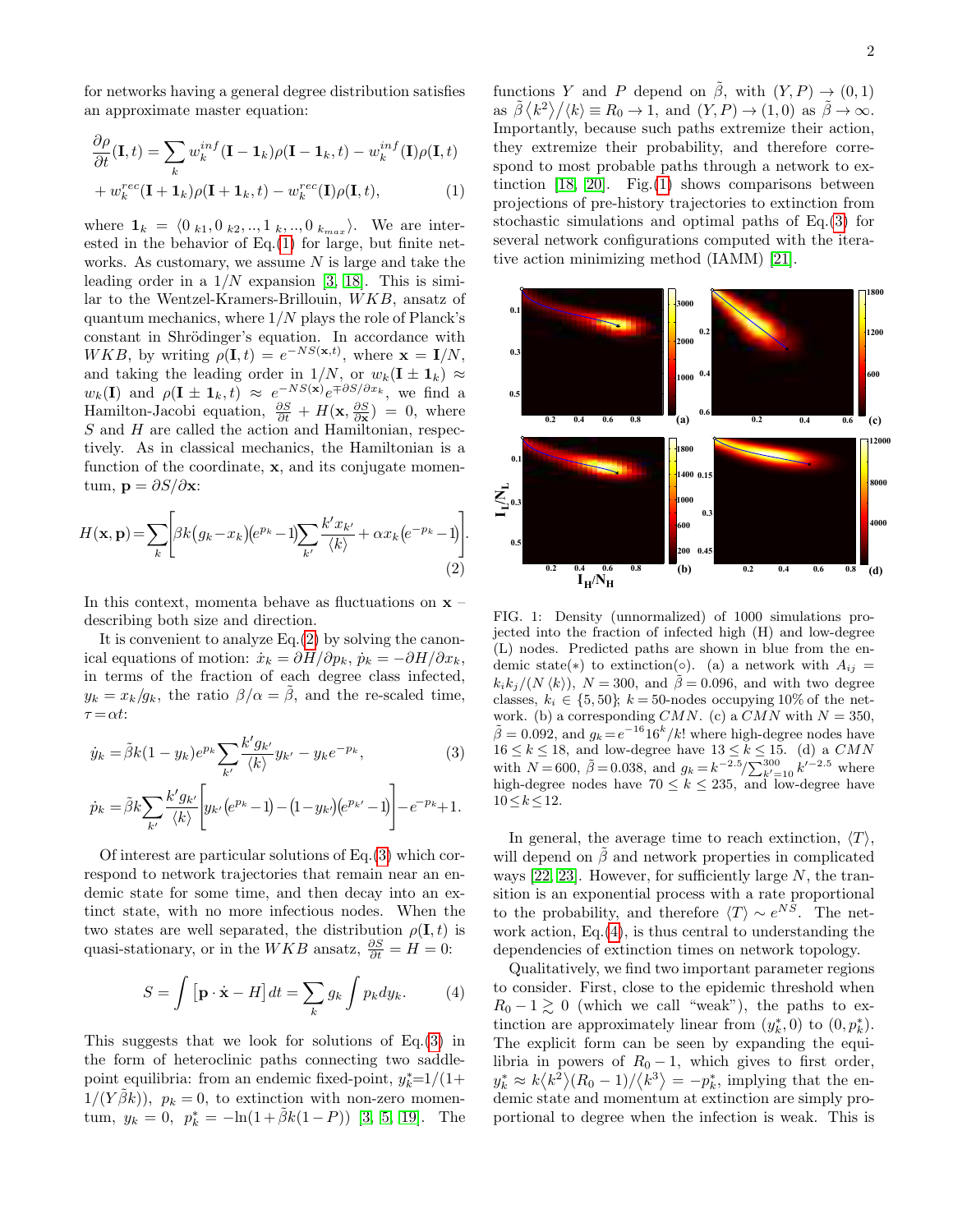intuitive since in the weak limit high-degree nodes drive the epidemic, when only their local reproductive numbers are sufficient to spread infection,  $(\beta k > 1)$ , and therefore must recover disproportionately without reinfection in order for extinction to occur. Paths near the weak limit can be seen in Fig[.1\(](#page-1-3)b) and (d) where  $R_0 = 1.6$  and  $R_0 = 2.0$  respectively, and in Fig[.2\(](#page-2-0)a)-(red).

Also for weak infection, the action along the path from  $Eq.(4)$  $Eq.(4)$  is therefore:

$$
S_{weak} = \frac{\langle k^2 \rangle^3}{2 \langle k^3 \rangle^2} (R_0 - 1)^2 + \mathcal{O}(R_0 - 1)^3, \quad (5)
$$

which depends on the distance from the epidemic threshold and a non-trivial topological factor that generally decreases with increased broadness in the degree distribution. In contrast, in the well-mixed limit (corresponding to the simple complete graph) the action only depends on  $R_0$  [\[3,](#page-3-2) [22\]](#page-4-7); The predicted reduction in extinction times with topological fluctuations is intuitive, since for very heterogeneous networks only a small fraction of highly connected nodes must recover without reinfection, compared with most nodes in networks where nodes are topologically similar.

On the other hand if most nodes can propagate infection,  $\beta \langle k \rangle \gg 1$  (which we call "strong"), then the interplay between degree classes and the path to extinction are more complicated as the global dynamical structure of the path becomes apparent. However, we find that a limiting form emerges when comparing the dynamics of low and high-degree nodes by which the path can be described in multiple steps.

Since in the strong limit most nodes will be infected in the endemic state, it is very improbable that highdegree nodes can recover without being reinfected, and thus we expect infection must first disproportionately decrease in low-degree nodes. We can extract the form of this step, by analyzing the unstable eigen-mode of the endemic equilibrium:  $(y_k, p_k) = (y_k^* + \epsilon_k^{(1)})$  $_{k}^{(1)},\mu_{k}^{(1)}$  $\binom{1}{k}$ , to linear order and studying the asymptotic scaling of  $(\epsilon_k^{(1)})$  $_{k}^{(1)},\mu_{k}^{(1)}$  $\binom{1}{k}$ for large  $\tilde{\beta}k$ . Inserting these assumptions into Eq.[\(3\)](#page-1-2), we find that  $(\epsilon_k^{(1)})$  $_{k}^{(1)},\mu_{k}^{(1)}$  $\binom{1}{k}$  must satisfy an eigenvalue equation for the rate  $\lambda^{(1)}$ :

$$
\left[\hspace{-1mm}\lambda^{(1)}\hspace{-1mm}+\hspace{-1mm}1\hspace{-1mm}+\hspace{-1mm}\frac{k\big(\tilde{\beta}\langle k\rangle\hspace{-1mm}-\hspace{-1mm}1\big)}{\langle k\rangle}\hspace{-1mm}\right]\hspace{-1mm}\epsilon_k^{(1)}\hspace{-1mm}-\hspace{-1mm}\left[\hspace{-1mm}2\hspace{-1mm}-\hspace{-1mm}\frac{1}{\tilde{\beta}k}\hspace{-1mm}-\hspace{-1mm}\frac{1}{\tilde{\beta}\langle k\rangle}\hspace{-1mm}\right]\hspace{-1mm}\mu_k^{(1)}\hspace{-1mm}\approx\hspace{-1mm}\sum_{k'}\hspace{-1mm}\frac{k'g_{k'}}{\langle k\rangle}\hspace{-1mm}\epsilon_{k'}^{(1)}\hspace{-1mm}.
$$

Since  $\lambda^{(1)}$  and the sum are k-independent, it must be that for large  $\tilde{\beta}k$ , we have  $\epsilon_k^{(1)}$  $\binom{1}{k}$ / $\epsilon_{k'}^{(1)} \sim k'/k$  (the relative decrease in infection shown in Fig.  $2(b)-(1)$ , with relative momenta initially tending to a constant.

In the second step  $(Fig.2(b)-(2))$  $(Fig.2(b)-(2))$  $(Fig.2(b)-(2))$ , the small build-up of momenta for high-degree nodes becomes rapid as the k-dependent contribution to  $\dot{p}_k$  approaches a maximum along the path. In analogy with mechanics, this can be

thought of as the network's contribution to the "force" on  $y_k$ , which near its maximum quickly "pushes"  $-p_k$  from near zero to its maximum,  $-p_k^*$ . On the other hand, since  $y_k$  and  $p_k$  decreases along the path, by inspecting  $\dot{y}_k$ , we can find an upper bound for  $-\dot{y}_k$ , max $[-\dot{y}_k]$  <  $\max[-y_k e^{-p_k}] < -y_k^* e^{-p_k^*}$ , because the k-dependent contribution to  $\dot{y}_k$  is positive. Since  $y_k \approx y_k^*$  until  $-p_k$  differs from zero, as the force approaches its maximum,  $-\dot{y}_k$  can be approximated by the upper bound, giving the scaling for large  $\tilde{\beta}k$ :  $\epsilon_k^{(2)}$  $k^{(2)}/\epsilon_{k'}^{(2)} \sim k/k'.$ 

<span id="page-2-1"></span>In the last step  $(Fig.2(b)-(3))$  $(Fig.2(b)-(3))$  $(Fig.2(b)-(3))$ , we expect to have a final decrease in low-degree node infections in a background of very small numbers of infected high-degree nodes, since the latter were rapidly depleted in the second step. The scaling can be found by analyzing the extinct state's stable eigen-mode:  $(y_k, p_k) = (\epsilon_k^{(3)})$  $\mu_k^{(3)}, p_k^* + \mu_k^{(3)}$  $\binom{5}{k}$ , which gives an eigenvalue equation for the rate  $\lambda^{(3)}$ ,

$$
\left[1 + \frac{1}{\tilde{\beta}k} - \frac{1}{\tilde{\beta}\langle k \rangle}\right] \left[\lambda^{(3)} + 1 + \frac{k(\tilde{\beta}\langle k \rangle - 1)}{\langle k \rangle}\right] \epsilon_k^{(3)} \approx \sum_{k'} \frac{k' g_{k'}}{\langle k \rangle} \epsilon_{k'}^{(3)},
$$

that in the limit of large  $\tilde{\beta}k$  implies  $\epsilon_k^{(3)}$  $k^{(3)}/\epsilon_{k'}^{(3)} \sim k'/k$ . Ex-amples are shown in Fig[.2\(](#page-2-0)a)(black) and Fig.2(b)(black); in the former, the strong limit scaling starts to be visible for  $R_0 \geq 3$ . Also, Fig. 2(a) shows the significant qualitative difference between the epidemic path toward the endemic state (green), which has been well studied, and the optimal path to extinction [\[8\]](#page-3-6).



<span id="page-2-0"></span>FIG. 2: (a) Projections of the optimal paths for truncated power-law (see Fig[.1\(](#page-1-3)d)) shown for increasing  $R_0 \in [1.1, 5.1]$ (red→black, weak→strong) in steps of 0.5, compared with the path into the endemic state for  $R_0=5.1$  (green). Arrows indicate direction in time. (b) Projections into  $y_k$  for the same distribution with  $R_0 = 9$  and 17 bins[\[26\]](#page-4-9), shown for bins with increasing k:  $\{k = 12, 14 \le k \le 15, 18 \le k \le 20, 24 \le k \le 27, 34 \le k \le 27, 34 \le k \le 27, 34 \le k \le 27, 34 \le k \le 27, 34 \le k \le 27, 34 \le k \le 27, 34 \le k \le 27, 34 \le k \le 27, 34 \le k \le 27, 34 \le k \le 27, 34 \le k \le 27, 34 \le k \le 27, 34 \le k \le 27, 34 \le k$ k ≤41, 53≤k ≤69, 97≤k ≤143, 236≤k ≤300} (blue→black), and compared with the predicted scaling for the highest bin (dashed lines).

In addition to a theoretical interest in the geometry of the optimal path through a network, it is also practically interesting, because extinction times scale exponentially with the action [\[3\]](#page-3-2). Since the action depends nontrivially on network topology, eg.  $Eq.(5)$  $Eq.(5)$ , we suggest exploiting topology as a basis for optimal epidemic control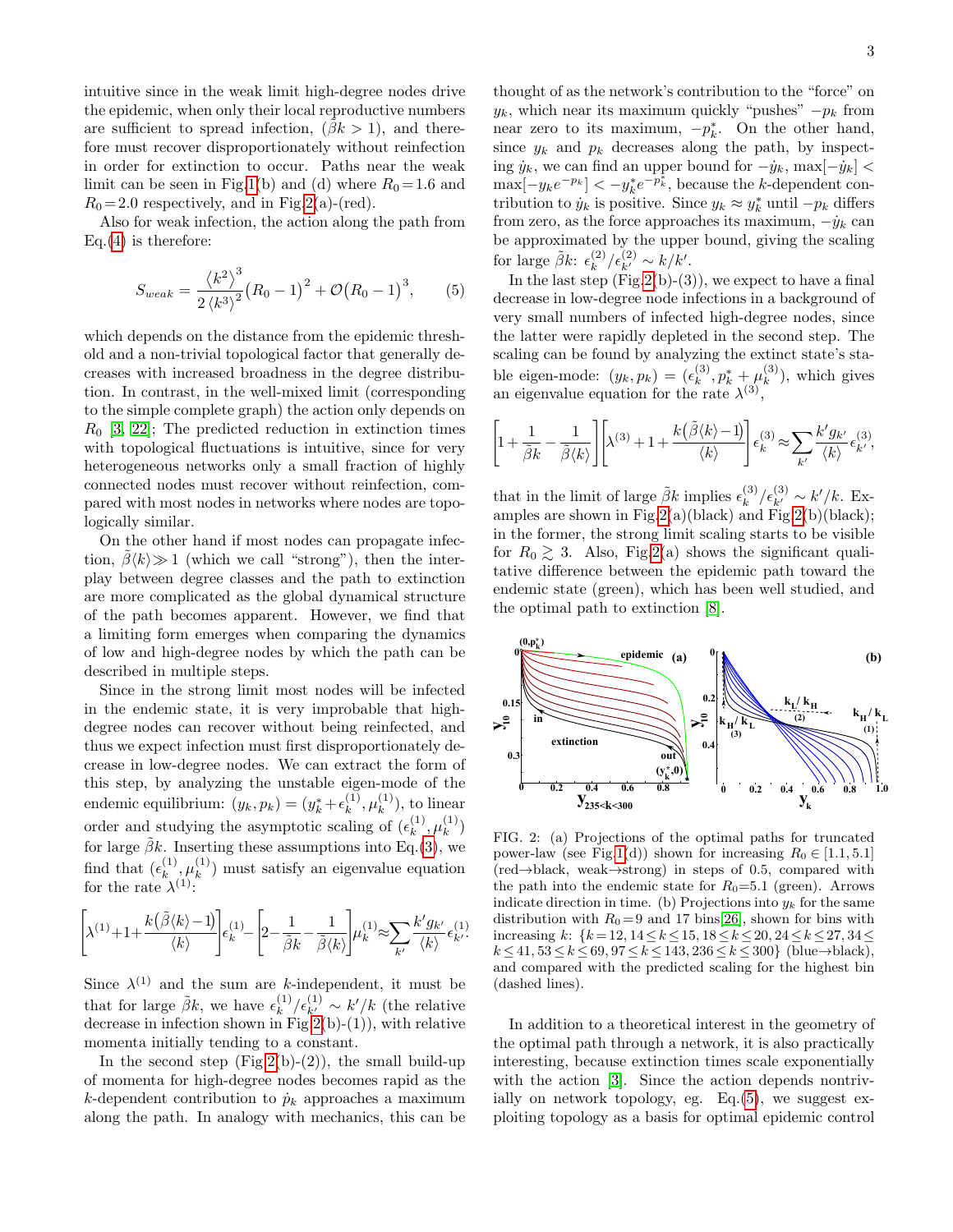strategies in finite networks, with the goal of minimizing extinction times [\[6,](#page-3-4) [15,](#page-4-0) [24\]](#page-4-10). We illustrate the approach with a random treatment procedure for infected nodes with degree  $k$ , such that they recover with an increased rate,  $\alpha + \gamma w_k$ , where  $\gamma$  is the overall treatment rate, and  $w_k$  is a targeting fraction of the infected population with degree  $k: \sum_{k} w_k = 1$ .



<span id="page-3-9"></span>FIG. 3: Action versus the fraction of infected high-degree nodes treated in a bimodal network (see Fig[.1\(](#page-1-3)a)-(b)) and increasing treatment rate,  $\gamma$  (red→black):  $\tilde{\beta} = 0.275$ . The inset shows the extinction times for a  $CMN$  with  $N=200$ .

In the weak limit we expect optimal treatment to favor large  $k$  (similar to targeted immunization), since  $y_k^*$  and  $p_k^*$  are proportional to k [\[25\]](#page-4-11). However in the strong limit, treating low-degree nodes close to  $\langle k \rangle$  will tend to decrease S, since their numbers must be lowered in the first step, before momenta differ significantly from zero. In intermediate cases, we expect a mixed strategy to minimize S. Treatment results are shown in Fig[.3](#page-3-9) for a simple bimodal network with two degree classes for clarity, as a function of the targeting fraction for highdegree nodes,  $w_{50}$ .

Interestingly, we find that choosing the optimal  $w_k$  for the bimodal network can result in a nearly 50% decrease in the network action, implying an enormous reduction in extinction times, i.e.,  $\langle T \rangle \rightarrow \langle T \rangle^{1/2}$  (Fig[.3-](#page-3-9)inset). Furthermore, we note that in Fig[.3](#page-3-9) the size of the endemic state is minimized when  $w_{50} = 0$  (circles), the equilibrium treatment rate,  $\gamma \sum_{k} w_{k} g_{k} y_{k}^{*}$ , is maximized when  $w_{50} = 0$ (circles), and  $R_0$  is minimized when  $w_{50} = 1$  (triangles), but none correspond to the minimum extinction time control (squares) [\[27\]](#page-4-12). The example demonstrates that designing optimal controls intended to drive epidemics to extinction in finite networks cannot be found from the intuitive results of the deterministic limit alone,  $p_k = 0$ , but by targeting the network's components in such a way as to minimize the network's action.

In conclusion, we have considered how fluctuations in the SIS model produce extinctions from internal noise in finite heterogeneous networks, and found that the process is captured by a most probable path. We were able to construct paths by combining the theory of rare events and random networks with a general degree distribution, and predict important consequences, such as the exponential decrease in extinction times with topological variation, as well as the multi-step scaling of extinction through nodes with very different degree. Furthermore, we demonstrated how the theory can be used to manipulate fluctuations for optimal network control, producing exponential decreases in extinction times with a simple treatment strategy that minimized the action by leveraging its dependence on topology. Our theoretically predicted results were confirmed by simulations over large parameter ranges and different network topologies.

Lastly, we suggest the theoretical approach can be tailored to more arbitrary weighted networks and general epidemic processes that would allow one to predict the paths to extinction through real networks [\[1,](#page-3-0) [8,](#page-3-6) [13,](#page-3-10) [17\]](#page-4-2). The specific formalism presented here could be augmented, in addition, to include degree correlations that may amplify or reverse the patterns described in interesting ways depending on the network assortativity.

We are grateful to Luis Mier-y-Teran Romero, D. J. Schneider, B. S. Lindley, C. R. Myers, and L. B. Shaw for useful discussions. J. H. is a National Research Council postdoctoral fellow. I.B.S was supported by the U.S. Naval Research Laboratory funding (N0001414WX00023) and Office of Naval Research (N0001414WX20610).

- <span id="page-3-0"></span>[1] R. M. Anderson and R. M. May, Infectious Diseases of Humans (Oxford University Press, 1991).
- <span id="page-3-1"></span>[2] J. R. Banavar and A. Maritan, Nature 460, 334 (2009).
- <span id="page-3-2"></span>[3] M. I. Dykman, I. B. Schwartz, and A. S. Landsman, Phys. Rev. Lett. 101, 078101 (2008).
- [4] M. Khasin and M. I. Dykman, Phys. Rev. Lett. 103, 068101 (2009).
- <span id="page-3-3"></span>[5] A. Kamenev, B. Meerson, and B. Shklovskii, Phys. Rev. Lett. 101, 268103 (2008).
- <span id="page-3-4"></span>[6] L. Billings, L. Mier-y Teran Romero, B. S. Lindley, and I. B. Schwartz, PLoS One 8, e70211 (2013).
- <span id="page-3-5"></span>[7] B. S. Lindley, L. B. Shaw, and I. B. Schwartz, Europhys. Lett. 108, 58008 (2014).
- <span id="page-3-6"></span>[8] R. Pastor-Satorras, C. Castellano, P. Van Mieghem, and A. Vespignani, Rev. Mod. Phys. 87, 925 (2015).
- [9] R. Pastor-Satorras and A. Vespignani, Phys. Rev. Lett. 86, 3200 (2001).
- <span id="page-3-8"></span>[10] S. N. Dorogovtsev, A. V. Goltsev, and J. F. F. Mendes, Rev. Mod. Phys. 80, 1275 (2008).
- [11] M. E. J. Newman, Phys. Rev. E 66, 016128 (2002).
- [12] M. A. Muñoz, R. Juhász, C. Castellano, and G. Ódor, Phys. Rev. Lett. 105, 128701 (2010).
- <span id="page-3-10"></span>[13] A. V. Goltsev, S. N. Dorogovtsev, J. G. Oliveira, and J. F. F. Mendes, Phys. Rev. Lett. 109, 128702 (2012).
- <span id="page-3-7"></span>[14] E. Valdano, L. Ferreri, C. Poletto, V. Colizza, Phys. Rev. X 5, 021005 (2015).